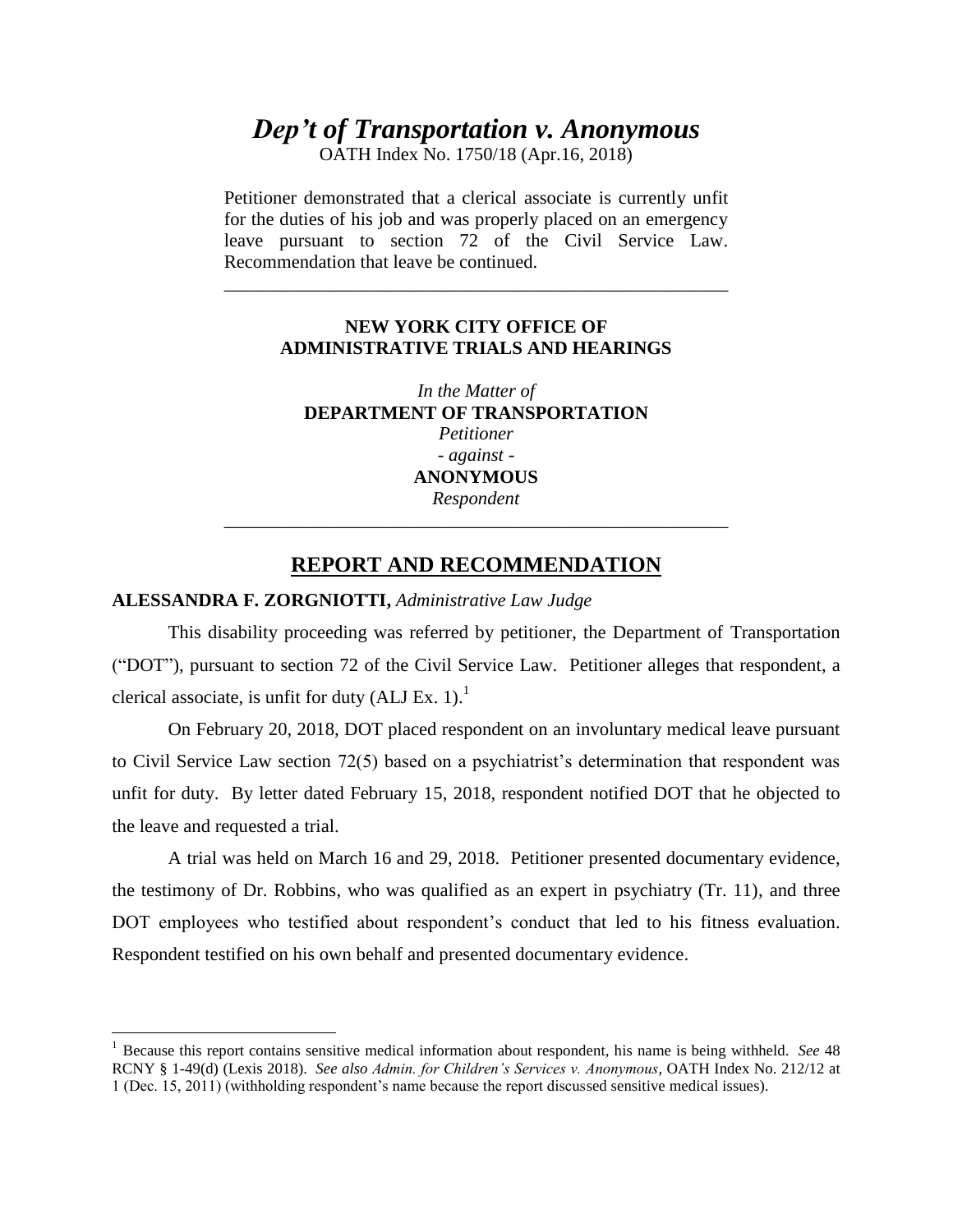For the reasons below, petitioner demonstrated that respondent is currently unfit for the duties of his job and that he was properly placed on an emergency leave pursuant to section 72 of the Civil Service Law.

#### **BACKGROUND**

Respondent has been a clerical associate in the Automated Enforcement Unit since September 2015. Respondent's duties include analyzing images from traffic cameras and processing Notices of Liability ("NOLs") for vehicle violations that fall within certain guidelines established by DOT. Employees in this unit work in shifts from 6:00 a.m. to 2:00 p.m. and 2:00 p.m. to 10:00 p.m. and share work stations and equipment. Due to overtime, shifts sometimes overlap. Mr. David was the unit supervisor at all times relevant.

According to Mr. David, respondent has a history of aberrant and disruptive behavior that commenced after his one-year probationary period ended (Tr. 198; Pet. Exs. 7, 8). Starting in October 2016 respondent, among other things, began wearing a dirty surgical mask, complaining that women in his unit were sexually harassing him, and engaging in verbal confrontations with co-workers. Respondent was referred for a fitness evaluation following a physical confrontation with a co-worker on January 9, 2018.

Ms. Jackie testified that when she got to her cubical shortly before her afternoon shift, she saw an old, dirty fan sitting on her desk. Respondent had placed his own fan on the partition that divided her cubical from respondent's cubical, where the old fan had been. Ms. Jackie testified that she asked respondent why he had placed the fan on her desk and he stated that it was dirty and did not want it blowing on him. She responded that she does not use the fan. As she was trying to unplug the fan and move it from her desk, respondent stated that if she put the fan back he would throw it at her. Ms. Jackie asked whether he was threatening her and respondent said "yes" (Tr. 42, 57-60).

Ms. Jackie testified that she called to Mr. David, whose office was behind her, saying respondent was threatening her with violence but he did not respond. She turned back to respondent saying that she did not want the fan on her desk. While they were going back and forth about the fan, respondent moved his fan, picked up the old fan off her desk, and threw it at her. The fan almost hit her hand. It landed on the desk and broke apart. Ms. Jackie testified that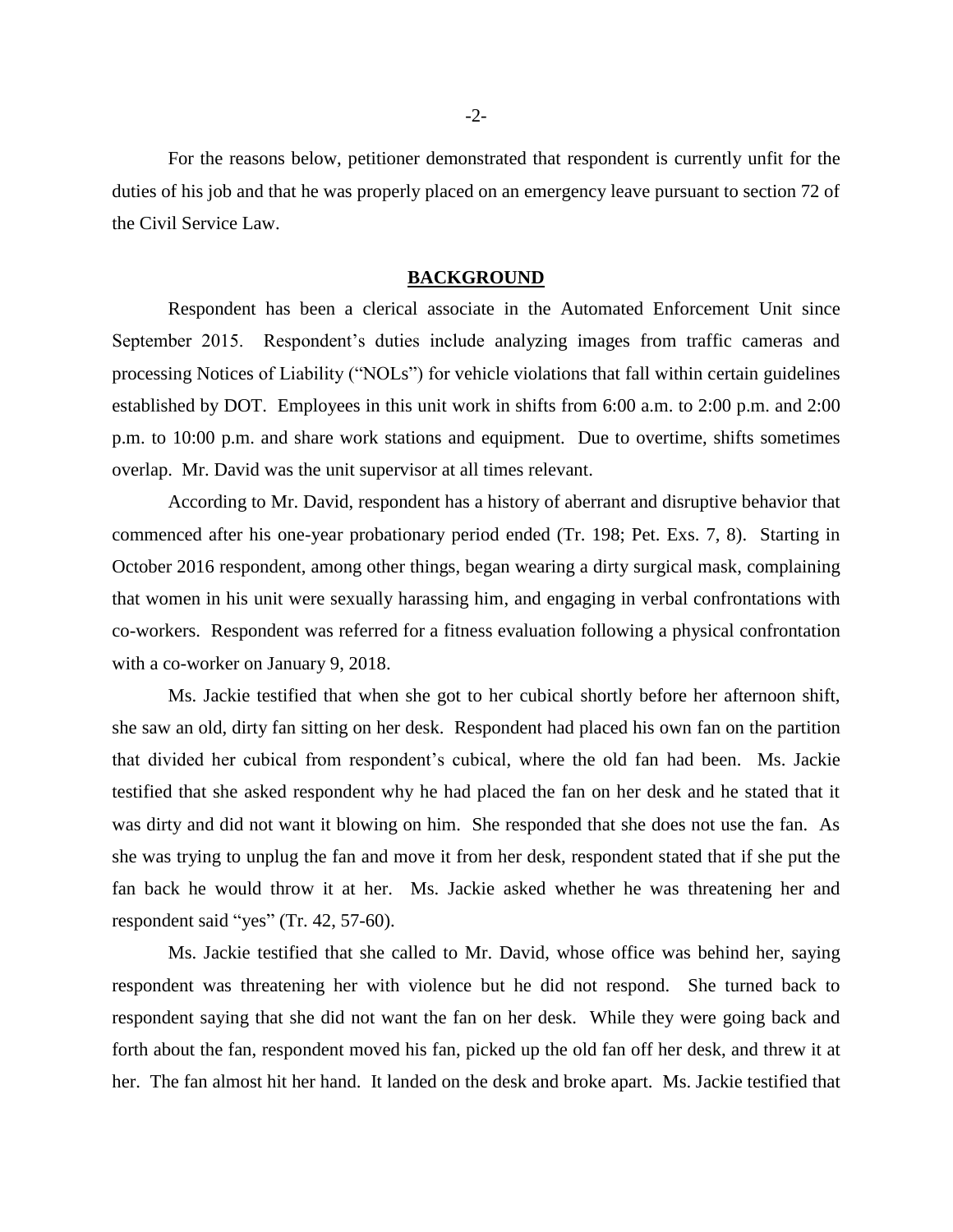Mr. David came out of his office and said not to touch anything. Respondent kept claiming that the fan had fallen out of his hands. Ms. Lee, who was also present, said that she saw respondent throw the fan. Mr. David got his supervisor, Mr. Susi, the director, and they called respondent into an office (Tr. 42-45, 61-64).

Ms. Jackie testified that she was surprised that respondent had thrown the fan at her and that she had not expected him to act on his threat (Tr. 46). Following the incident, she spoke to Mr. David and Mr. Susi and also prepared an e-mail documenting the incident (Pet. Ex. 5). Ms. Jackie's e-mail was consistent with her testimony. In the e-mail she also noted that before he threw the fan, respondent told her that she was being rude and that he did not like the way she was talking to him. She further wrote that this was not the first time she had been "accosted" by respondent and that a few weeks earlier he harassed her about sitting in another co-worker's chair while she was submitting her timesheet in CityTime (Pet. Ex. 5; Tr. 48).

Ms. Jackie also testified about an incident when she was riding the train with respondent after work and he was complaining about people in the office breathing on him. When Ms. Jackie said, "Come on man" respondent got irate and started yelling at her in front of a packed train of people. She also observed respondent initially being "neat and tidy" in his appearance but that at a certain point he started removing his shoes to clip his toenails and scrape his feet (Tr. 49-50). Ms. Jackie testified that she never spoke to respondent about his feet because he has an anger problem and was confrontational and defensive (Tr. 52-53).

Ms. Lee corroborated Ms. Jackie's account and testified that as she was approaching the area she heard respondent yelling and threatening Ms. Jackie about a fan. Ms. Jackie looked intimidated and Ms. Lee called to Mr. David to deal with the issue. Ms. Lee stated that she saw respondent pick up the fan and throw it at Ms. Jackie. It landed on the desk and broke into pieces. Ms. Lee testified that Ms. Jackie looked scared and startled. Mr. David came out of his office and asked what had happened. Respondent claimed that the fan had fallen. Ms. Lee told Mr. David that respondent was lying and that he had thrown it. Mr. David took respondent into an office. When respondent came out he gave Ms. Lee the "finger" by putting his hand on the back of his head and raising his middle finger at her (Tr. 69-72, 80-86). Ms. Lee documented her observations about the fan and respondent giving her the middle finger in two e-mails (Pet. Ex. 6). The e-mails were consistent with her testimony.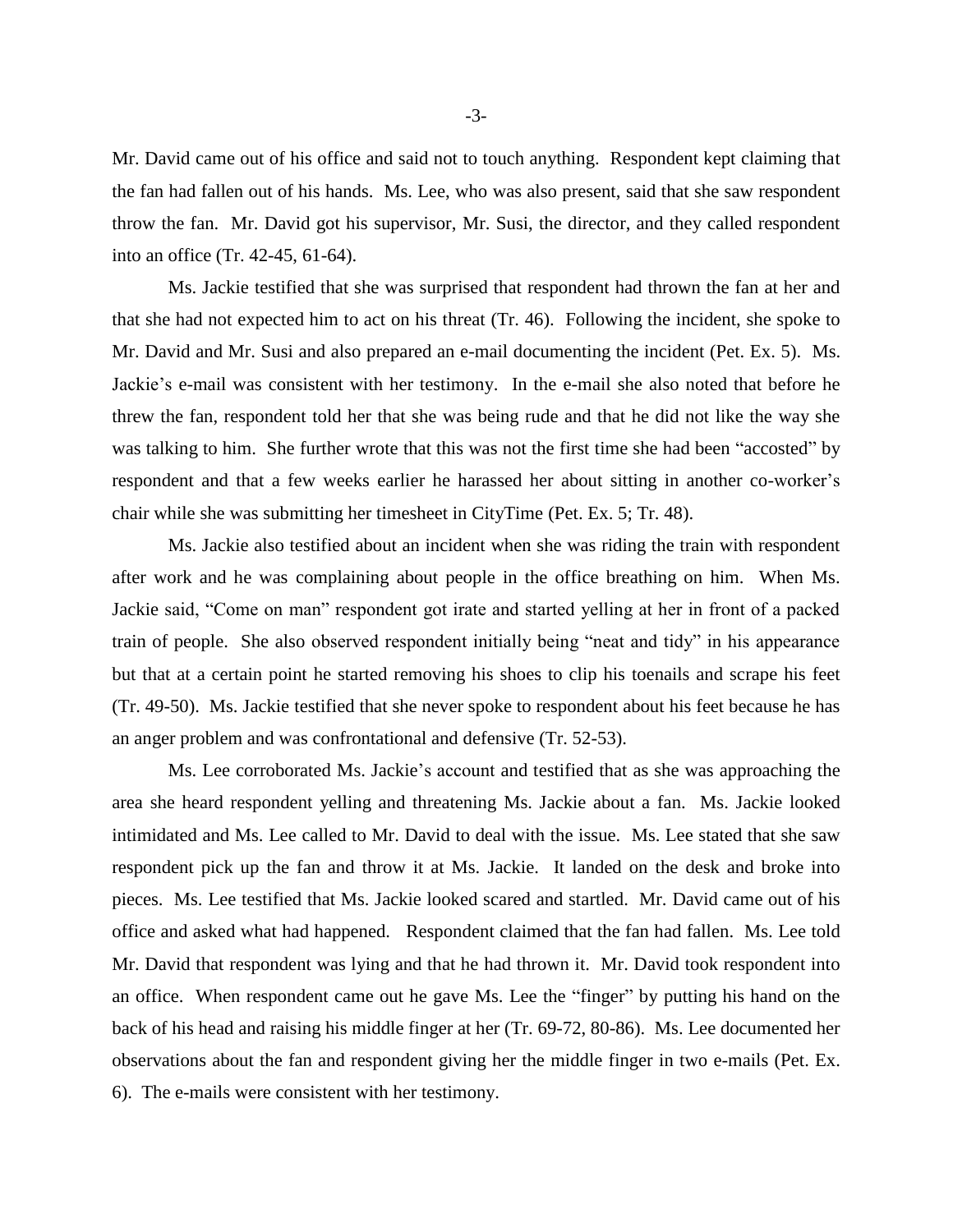Ms. Lee testified that she was scared by the fan incident because this was not the first time that respondent had "blown up" in the office. For example, respondent got very angry when someone called him "Jeff" instead of "Jeffrey." Because of the magnitude of the fan incident, Ms. Lee felt that something had to be done. Ms. Lee testified that she had previously observed respondent get into disagreements with women and that people could not be direct with him. She also testified that respondent wore a dirty face mask in the office, took off his shoes and picked his feet when he should have been working, and that he took pictures of people (Tr. 72- 73, 86). Ms. Lee testified that she would never speak to respondent about these issues because he was unapproachable and would become combative and argumentative (Tr. 75). However, one time respondent was blocking the time clock so that no one could punch out and she said "excuse me" and he moved (Tr. 79).

Ms. Lee also testified that she stopped interacting with respondent completely after he accused her and other women of sexually harassing and intimidating him. She was dumbfounded by the allegations (Tr. 68-69, 78). Respondent's complaint did not go anywhere because he refused to elaborate on the nature or extent of the sexual harassment (Tr. 75-76). Ms. Lee denied ever touching respondent (Tr. 79-80).

Mr. David testified that he was sitting in his office when Ms. Lee notified him that respondent was speaking to Ms. Jackie in an abusive manner. As he was getting out of his chair, he heard a loud noise. He walked towards the noise and saw a broken fan on Ms. Jackie's desk, Ms. Jackie sitting at her desk, and respondent standing on the other side looking furiously at Ms. Jackie with his hands spread out. Mr. David immediately took pictures of the broken fan on Ms. Jackie's desk (Tr. 181-184, 226-31; Pet. Ex. 11).

Mr. David testified that he sensed a violent scene, asked what happened, and called his supervisor Mr. Susi. Mr. Susi arrived and also asked what happened. Everyone was silent. According to Mr. David, Ms. Jackie was crying and she looked frightened and shocked. Ms. Lee stated that respondent had thrown the fan at Ms. Jackie (Tr. 164-86, 188, 190).

Mr. David and Mr. Susi spoke to respondent in Mr. Susi's office. Respondent denied that he threw the fan. When asked to explain what had happened, respondent stated that Ms. Jackie was not treating him like a man and was not respecting him (Tr. 186-87, 231). Later Ms. Lee reported that respondent had shown her his middle finger (Tr. 189-90).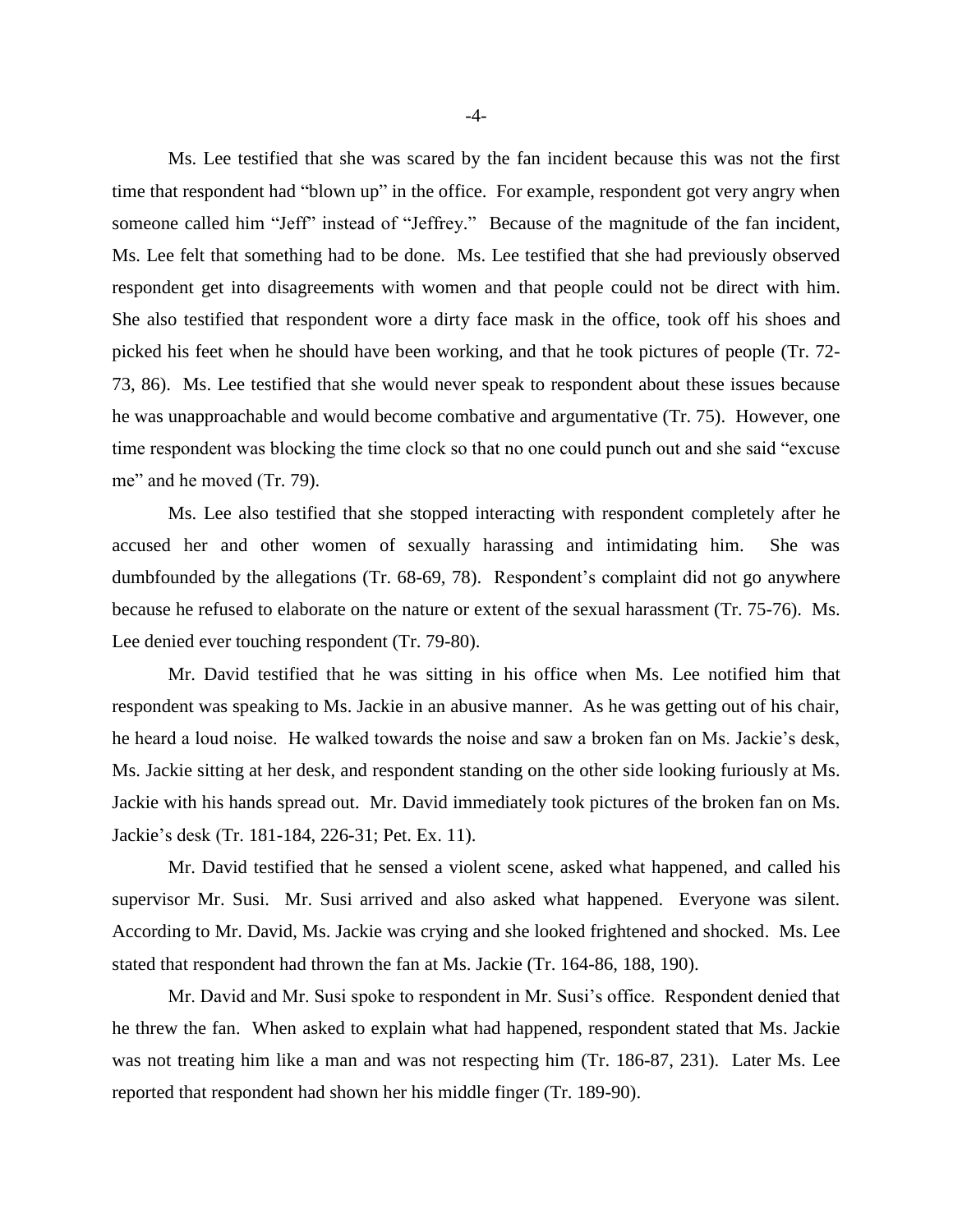After the fan incident, Mr. David prepared a written summary of respondent's troubling and disruptive conduct over the past two years with supporting contemporaneous documentation (Tr. 197; Pet. Exs. 7, 8). Mr. David noted that during respondent's probationary period he kept to himself and was very calm but that after it ended respondent started having a variety of workplace issues including: wearing a dirty surgical mask because he was uncomfortable sitting with other people; complaining that women in his unit were sexually harassing him and that one woman was a "sexual predator;" issuing motorists improper NOLs because in respondent's "personal judgment" they deserved the tickets; changing database information against DOT policy so that certain motorists would not receive legitimate NOLs; refusing to train a new female employee; verbal altercations with various female employees; requesting a work station change in a threatening manner; removing his shoes and putting his bare feet on the desk to pick them or clip his toenails; claiming that Mr. David was targeting him when he pointed out respondent's errors; photographing and/or video-taping other employees; and hiding his keyboard so that no one else could use it (Tr. 114-22, 173-79, 199-225; Pet. Ex. 7).

By notice dated January 25, 2018, DOT directed respondent to report for a fitness for duty medical examination (Pet. Ex. 2). Included in the notice was an Attachment A that set forth the basis for the medical examination describing respondent: filming co-workers; hiding his keyboard; wearing a dirty surgical mask; grooming his bare feet; failing to wash his hands after using the restroom and then touching shared equipment; treating female co-workers in a disrespectful manner; throwing a fan at Ms. Jackie; and his unsubstantiated complaints of sexual harassment.

Also attached to the notice were two e-mails previously written by respondent on November 17 and 27, 2017. In the two-page, single spaced e-mail dated November 17, 2017, respondent claimed that he has been harassed by women at every job he has had. He complained at length about female "gender predators" in his unit sexually harassing him, invading his space, conspiring against him, touching him, and calling him "Jeff" instead of "Jeffrey." Respondent explained that he wears a surgical mask to keep these women from spreading their colds to him. He also alleged that: Mr. David is indifferent to his complaints and has a "hidden agenda"; the women in his unit are pushing him to a "breaking point"; he does not feel safe at work and has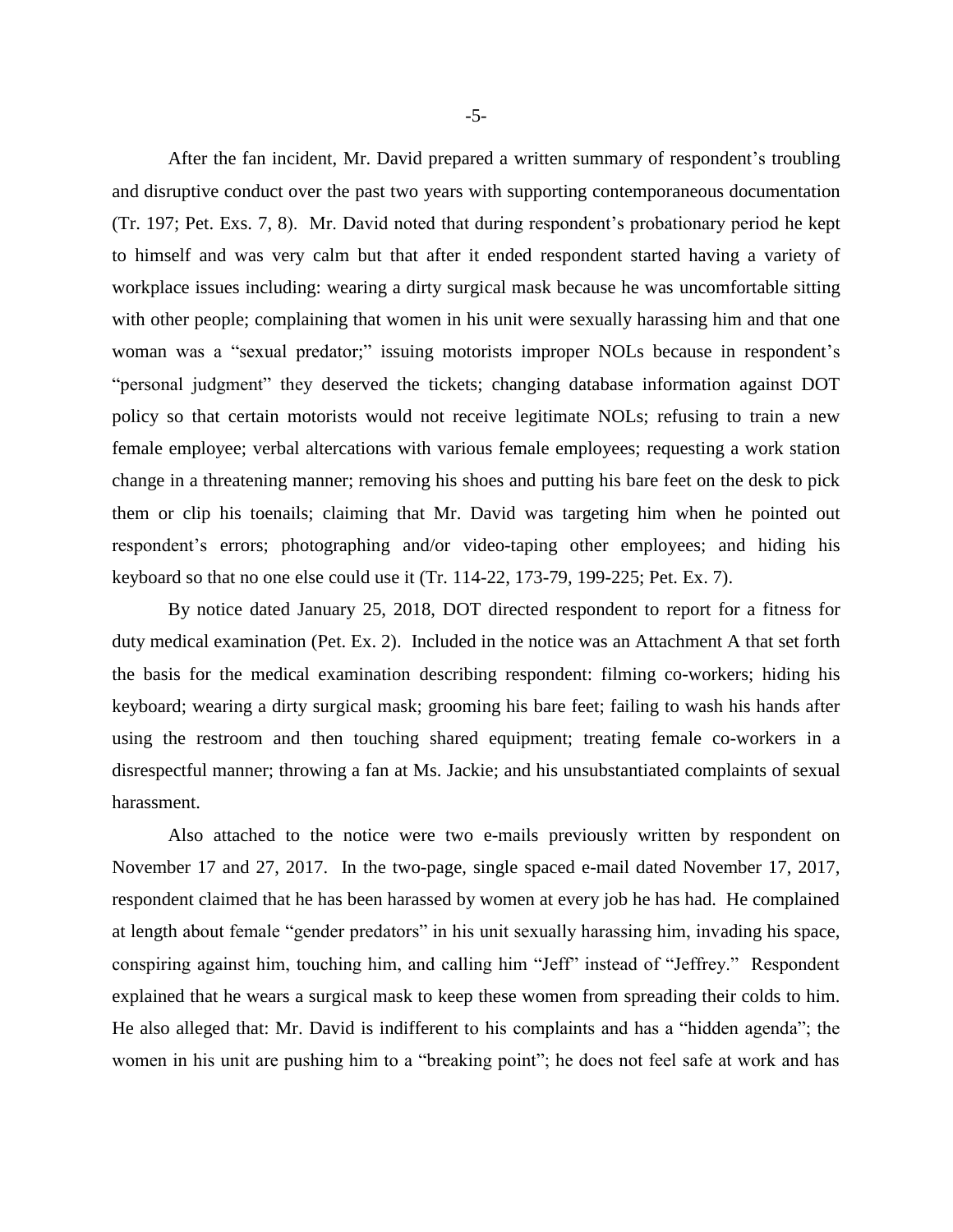had to "blow up" at one employee; he needs a shift change; and that no one should be allowed to share his work station (Pet. Ex. 2).

In the November 27, 2017 e-mail, respondent stated that he needs a shift change because he was being harassed, that no one was taking him seriously, that an employee was stepping on the backs of his shoes, that another employee was following him, and that he is "very angry," is "being tortured by these people," and that they are "provoking [him] to become aggressive" (Pet. Ex. 2).

On January 29, 2018, respondent was examined by Dr. Robbins who had reviewed the notice with the above-described attachments. Dr. Robbins also administered respondent a standardized personality test and had respondent fill-out a self-assessment questionnaire (Pet. Exs. 3, 9). According to Dr. Robbins, the personality test revealed substantive cognitive complaints and emotional, behavioral, and interpersonal dysfunction, depression, and anxiety. In the self-assessment questionnaire respondent stated that he was afraid people were trying to harm him, that he cannot have healthy relations with women, that he has a "messianic complex," and he believes that J.K Rowling, who shares respondent's birthday, based the Harry Potter series on his and Rowling's lives (Tr. 143-44, 158-59; Pet. Ex. 9 at 2). Dr. Robbins testified that respondent spent several hours in his office and that he spent about an hour speaking to respondent about the various materials described above (Tr. 139).

In a written report dated January 29, 2018 (Pet. Ex. 4), Dr. Robbins described respondent's responses to his questions about the listed Attachment A behaviors. Much of the interview focused on respondent's physical and emotional discomfort with women, his "messianic complex," his feelings of being a victim of women who can read his mind, and that he is possessed by spirits. Dr. Robbins diagnosed respondent with paranoid schizophrenia and found that he is beset by sexual preoccupation, has rigid and delusional thinking, and displays aggressive atypical behavior that interferes with his ability to work. Dr. Robbins concluded that respondent was unfit to return to work as a clerical associate and recommended that he get psychotherapy and medication to control his delusional and paranoid thinking.

By e-mail dated February 13, 2018, respondent sent Dr. Robbins a six-page rebuttal (Pet. Ex. 10). Respondent claimed that he grew up "religious" and that Dr. Robbins was biased against his religious beliefs about "gender roles and matters of the truth." Respondent explained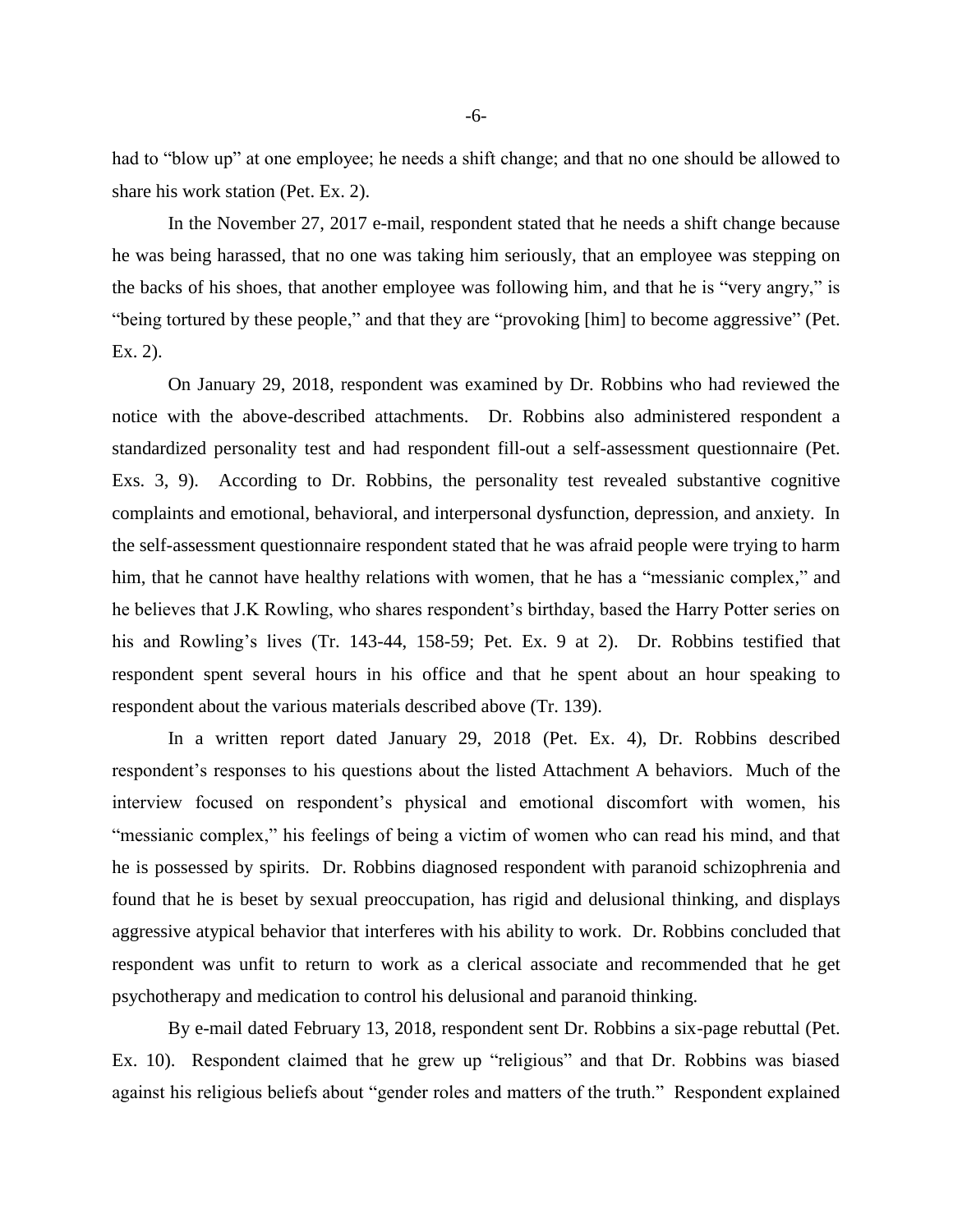that his "preoccupation with spirits and devils" is a product of his upbringing in the Seventh Day Adventist Church and his belief that he should abstain from relationships with non-Christian women, including all of the women in his workplace. Respondent also disputed a number of the allegations and explained why Dr. Robbins' conclusions were wrong. For example, with regard to the filming of co-workers, respondent claimed that he showed Dr. Robbins that his cell phone "can not film." Respondent also disputed Dr. Robbins' diagnosis and suggested that the doctor watch certain reality television shows and a movie which show the "modern reality of women." Respondent claimed that he was entitled to a second opinion, that he does not want to be placed on a leave, and that he is waiting to be hired for a different civil service position.

Based on Dr. Robbins' report, DOT placed respondent on an involuntary medical leave pursuant to Civil Service Law section 72(5) on February 20, 2018.

At trial Dr. Robbins testified that he diagnosed respondent with paranoid schizophrenia, an illness characterized by mistrust of people and thought disorder. Typical behaviors associated with this diagnosis include a feeling that other people are interfering, talking about, and tormenting the person with the disorder. With regard to respondent these behaviors existed in the workplace and were observed by other workers such as respondent complaining that women were touching him, congregating at his desk and talking loudly to interfere with his concentration. Also, co-workers observed respondent grooming his bare feet on his desk, which respondent denied (Tr. 24-25).

Dr. Robbins reviewed respondent's November 17 and 27, 2017 e-mails, and stated that respondent's statements that women in his unit were "gender predators," that he is being pushed to a breaking point, and does not want to be at work anymore indicates that respondent is having a great deal of difficulty in the workplace, is unsure how to respond, and is angry (Tr. 27-30).

Dr. Robbins also testified that respondent's belief that he is invisible, that people can read his mind, and that he sees demons in people is unusual and demonstrates paranoid thinking. Also, respondent's belief that co-workers are disrespecting him when they offer him food that he does not want is part of the psychiatric condition. Similarly, respondent's belief that people are harassing him when they talk or accidently brush up against him is a misinterpretation of other people's actions. Likewise, respondent's belief that when his supervisor checks his work he is being punished is a paranoid interpretation because it is a supervisor's job to so. Dr. Robbins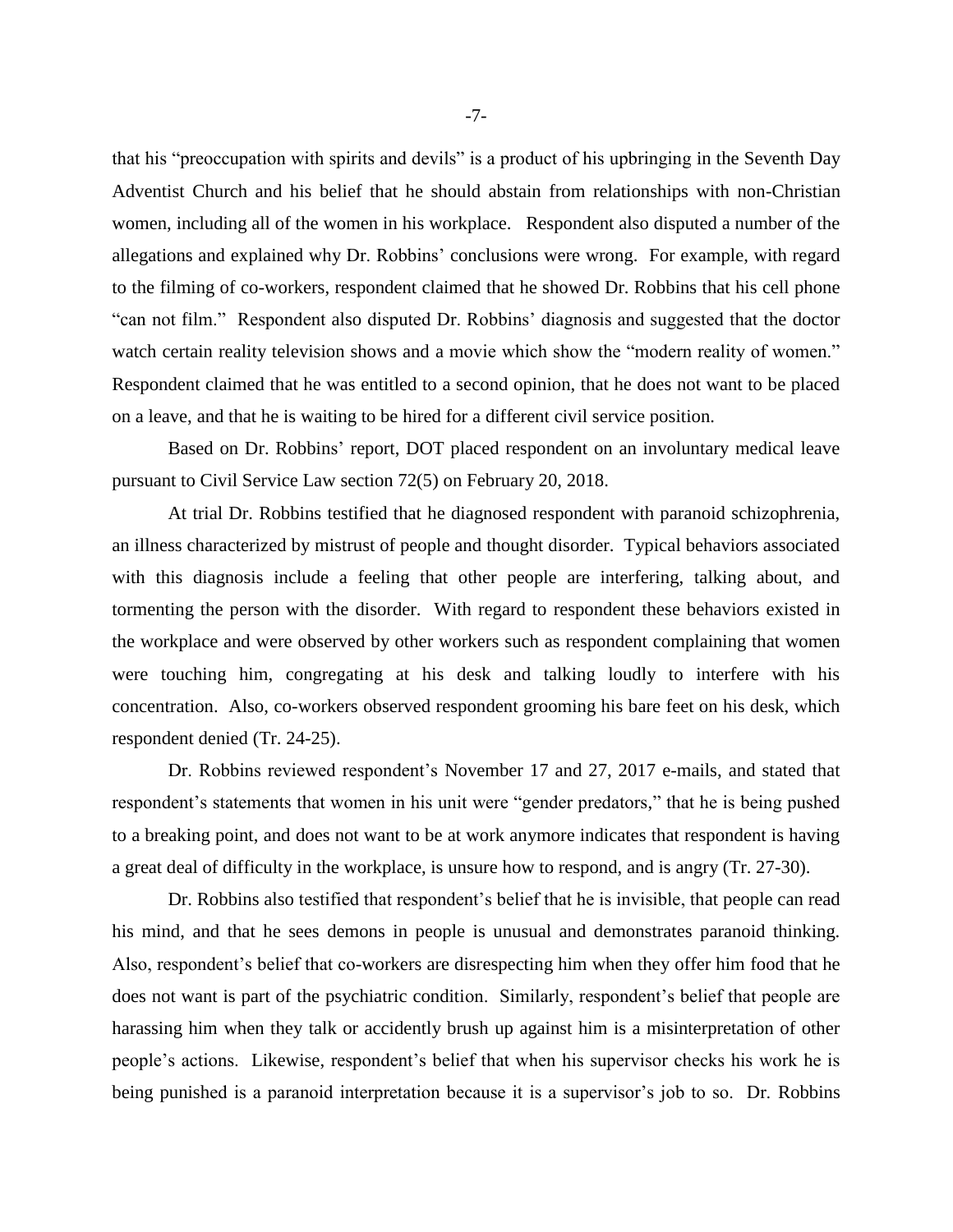testified that respondent's statements during the fitness exam about keeping a journal in college made little sense but they indicated that he believed he was being persecuted (Tr. 31-35, 162).

At trial respondent denied that he threw the fan at Ms. Jackie and claimed that it fell. He testified that he placed the fan on Ms. Jackie's desk with a note to please clean it. When she asked why the fan was on her desk, respondent tried to be nice and said he had tried to clean it. Ms. Jackie started bickering with him. Respondent stated that he was having a good day, he was going home soon, and he did not think he would see Ms. Jackie. Ms. Jackie called to Mr. David and accused respondent of threatening her because he had told her to stop bothering him. He continued working. If had seen Ms. Lee in the area he would have known that it was a set-up. In order not to argue with Ms. Jackie he agreed to move his fan but the cord fell between the desks. Ms. Jackie put the fan back where it was originally and he said "tsk, tsk." Respondent testified that he took the fan, put it back on Ms. Jackie's desk, and that it fell over. As soon as the fan made a noise he knew it was going to be a problem. Ms. Lee, who was about 50 to 60 feet away, said that he had thrown the fan and gestured with her hands over her head (Tr. 238-40).

Respondent testified that he spoke with Mr. David and Mr. Susi, who had been decorating the last week, and told them Ms. Lee was not supposed to be on that shift. He denied using any violence in the workplace and that he has no confrontations with Ms. Jackie. He had previously told Mr. David that the ducts in the office were full of dirt and that it was an unclean environment. He was afraid of catching colds from sick people so he wore a mask. Respondent denied having a problem with women and also said they started gossiping about him. Respondent denied that Ms. Jackie was crying about the fan and said that she treated him like an older sister (Tr. 240-42).

Respondent testified that he wrote the November 17 and 27, 2017 e-mails, to express his complaints about the various women in his office and to get moved to another station and shift (Tr. 246-49). It was undisputed that prior to January 9, 2018, respondent was granted a shift change, a work station change, and was given his own keyboard so that he did not have to share it with anyone else.

Respondent also testified about his visit to Dr. Robbins and explained that the part about Harry Potter had to do with his spiritual beliefs and that the books are an analogy to why he is being persecuted. Respondent acknowledged that he called women in his office gender predators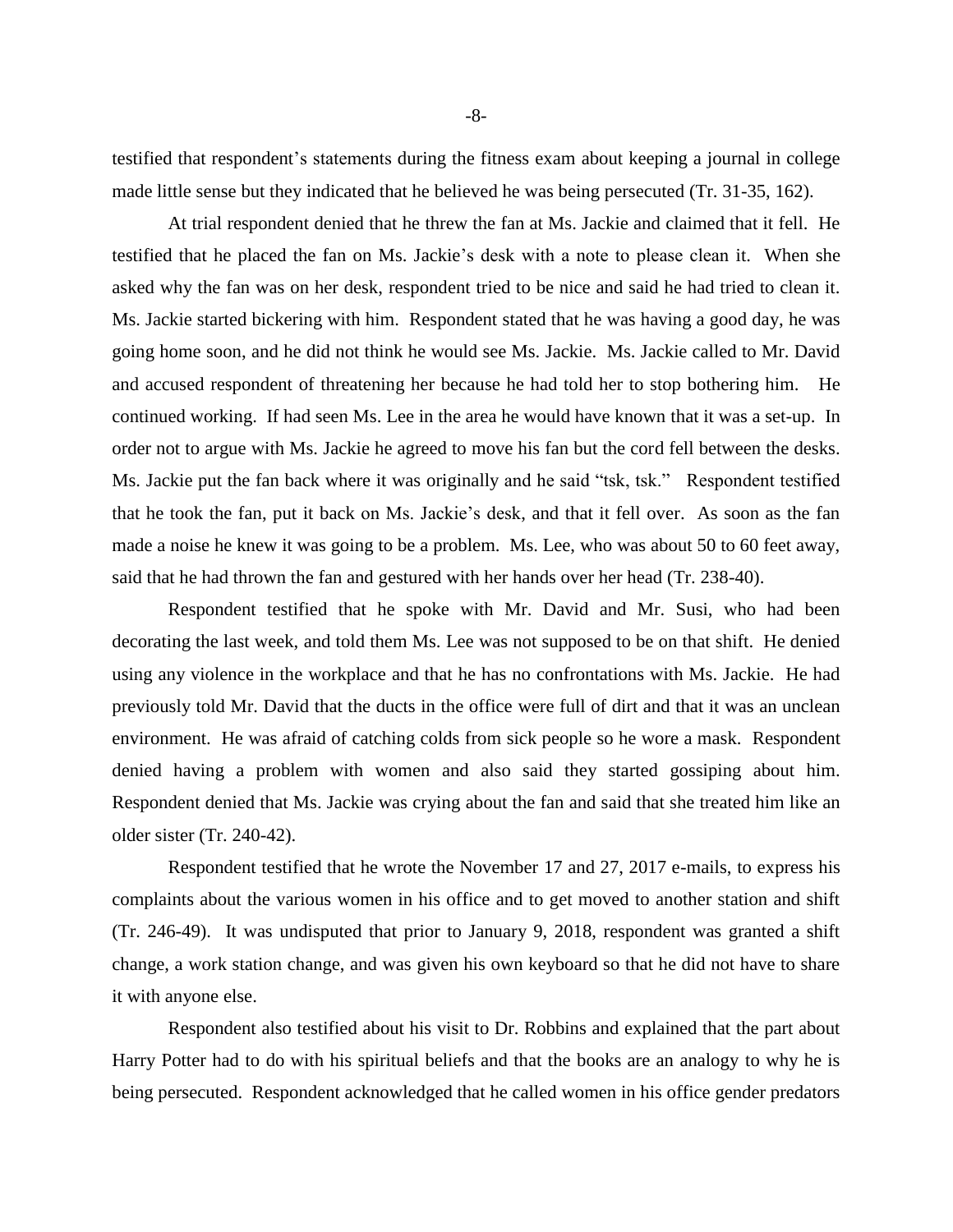and explained that they are people of the opposite gender who come into an environment to make trouble, make you angry, and lure you out (Tr. 262). Respondent also stated that he has a professional driver's license and wants to be a motor vehicle operator. He thought that the fitness exam was to get him ready for his next job (Tr. 255-54).

In support of his fitness for duty, respondent submitted a brief one-page letter dated March 27, 2018, from Dr. Ellis (Resp. Ex. B). Dr. Ellis wrote that respondent was seen for a psychiatric examination and was found to "have strange beliefs regarding women who work with him." Dr. Ellis diagnosed respondent with "delusions of the Persecutory Type" that seem to be related to his spiritual beliefs as a member of the Seventh Day Adventist Church. Dr. Ellis also noted that at "this time [respondent] was able to understand the difference between female coworker's behavior and his beliefs." Dr. Ellis concluded, without elaboration, that it was his "profession opinion that [respondent] is able to perform his job and is not a danger to self or others."

#### **ANALYSIS**

In order to place an employee on an involuntary medical leave pursuant to section 72 of the Civil Service Law, petitioner must prove by a preponderance of the evidence that: (i) respondent suffers from a disability, (ii) he is unable to competently perform his job duties, and (iii) his inability to perform is caused by a disability. *See Admin. for Children's Services v. Papa*, OATH Index No. 1392/07 at 10 (Mar. 30, 2007); *Dep't of Parks & Recreation v. Matthews*, OATH Index No. 219/00 at 2-3 (Nov. 22, 1999).

The focus of the section 72 proceeding is on the employee's current fitness and ability to perform his job duties, not on his past condition or work performance. *Admin. for Children's Services v. J.M.*, OATH Index No. 3350/09 at 4 (Apr. 5, 2010). Past performance is relevant only to the extent that it is probative of respondent's present condition and future conduct. *Housing Auth. v. Dave*, OATH Index No. 138/95 at 5 (Aug. 12, 1994), *aff'd*, NYC Civ. Serv. Comm'n Item No. CD 95-72-4 (Oct. 11, 1995).

In disability proceedings the opinions of medical specialists can be profoundly informative and can materially aid the fact-finder in reaching a proper conclusion. The factfinder is not bound to accept the conclusions or opinions of any given medical expert, but must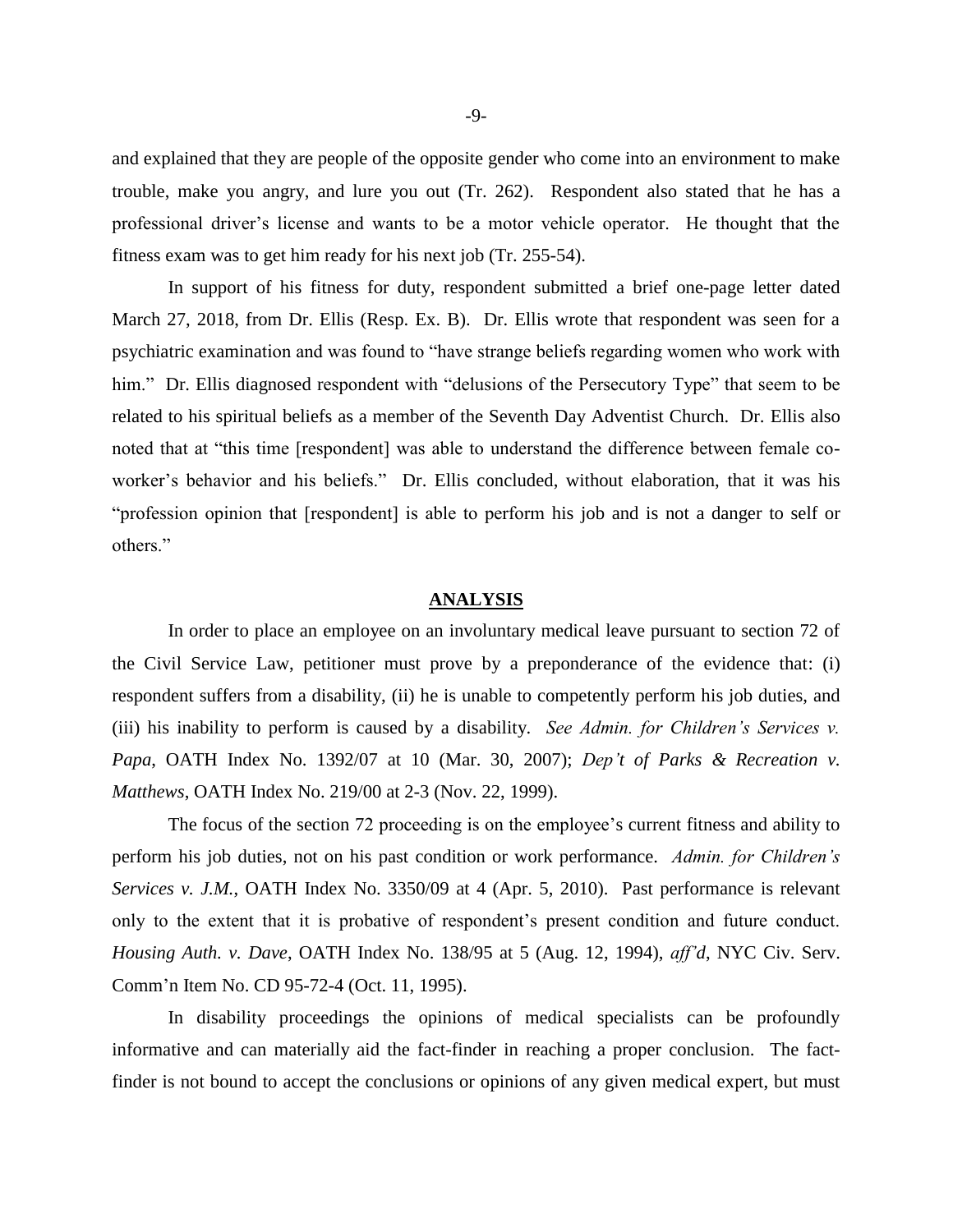weigh the medical evidence and draw on reasonable inferences. *Peabody Coal Co. v. Benefits Review Bd.*, 560 F.2d 797, 802 (7th Cir. 1977); *Human Resources Admin. v. Romney*, OATH Index No. 319/82 at 38 (Dec. 20, 1982) (opinion evidence offered by medical experts is to be evaluated in conjunction with other evidence in the record).

Dr. Robbins' expert medical conclusions that respondent suffers from a disability that renders him unable to perform his job duties was persuasive and supported by: his three-page report as well as respondent's personality test and questionnaire; the credible testimony and written documentation of petitioner's witnesses; and respondent's own verbal and written statements. On the other hand Dr. Ellis's conclusion that respondent is fit for duty and is not a danger to himself or others was unsupported and unpersuasive. There was no evidence that Dr. Ellis reviewed the Attachment A with supporting documentation or that he performed a comprehensive examination of respondent. Dr. Ellis's conclusion that respondent is fit for duty seemed inconsistent with his findings that respondent has strange beliefs about the women he works with and suffers from "delusions of the Persecutory Type." Because Dr. Ellis did not testify and gave no written explanation for the basis for his finding, his conclusions are unreliable and will not be given any significant weight.

With regard to the first element of unfitness, Dr. Robbins offered cogent testimony that respondent suffers from a mental disability. Dr. Robbins, who was not personally selected by DOT, had no apparent reason to lie about respondent's mental condition. He was hired through Juris Solutions to provide an independent evaluation of respondent (Tr. 11-12, 129). Dr. Robbins diagnosed respondent with paranoid schizophrenia after reviewing the Attachment A and respondent's e-mails, the results of a personality test that he administered to respondent, respondent's answer's to a questionnaire, and meeting with respondent for more than an hour.

The fact that an employee may have a psychiatric disorder does not prove that he is unable to do the job. *See, e.g., Comm'n on Human Rights v. Henderson*, OATH Index No. 704/01 (June 12, 2001). The second element petitioner must show is that respondent is unable to perform his job duties at "a minimally acceptable level" and that the disability "presently and for the reasonably foreseeable future" prevents him from doing so. *Human Resources Admin. v. Farber*, OATH Index No. 944/02 at 24, 27 (Sept. 19, 2002) (numerous unscheduled and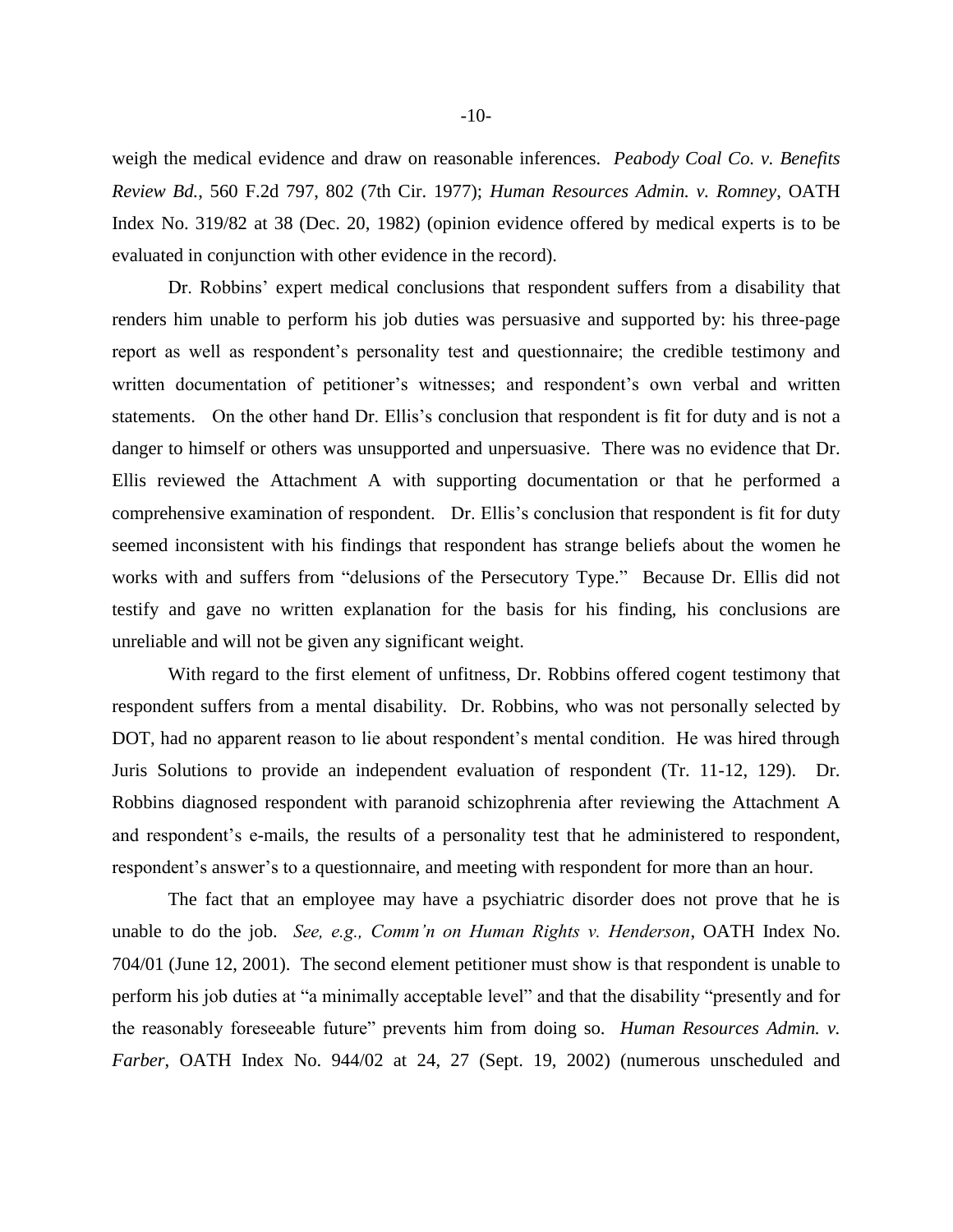unpredictable absences and late arrivals caused by respondent's migraine headaches made her unfit to perform the duties of her attorney position).

"An essential part of fitness to work in any job assignment is an ability to work with and be supervised by others, without being disruptive or abusive." *Housing Auth. v. Jones*, OATH Index No. 195/94 at 28 (Jan. 7, 1994), *aff'd*, NYC Civ. Serv. Comm'n Item No. CD 94-72-2 (Sept. 29, 1994). An employee has a duty not to interfere with the ability of co-workers to perform their tasks. *Health and Hospitals Corp. (Bellevue Hospital Ctr.) v. Samuel,* OATH Index No. 243/07 at 5 (Dec. 20, 2006); *Human Resources Admin. v. Anon*., OATH Index No. 1781/12 at 30 (Aug. 9, 2012) (employee unfit based on evidence of his ongoing disruptive and frightening behavior); *Housing Auth. v. Caballero,* OATH Index No. 699/96 at 18 (Mar. 13, 1996) (employee unfit because her disability caused her "to have frequent violent or disruptive outbursts at work, or substantially interferes with [her] ability to interact appropriately with coworkers or supervisors."); *see also Misek-Falkoff v. IBM Corp.*, 854 F.Supp 215, 218 (S.D.N.Y. 1994), *aff'd*, 60 F.3d 811 (2d Cir. 1995) (an employee with a neurological disorder was not otherwise qualified to perform her work under the federal Rehabilitation Act, 29 U.S.C. § 794, where there was evidence that she "exhibited fits of rage, emotional outbursts, crying episodes and similar behavior, making it difficult if not impossible for many co-workers and supervisors to get along with her").

Dr. Robbins credibly testified that his conclusion that respondent was unfit was based on his finding that respondent is unable to work with others, not his job performance. In reaching his diagnosis, Robbins stated that he did not factor in respondent's religious beliefs or his fear of getting sick but instead focused on respondent's inability to get along with co-workers and his paranoid and delusional thinking (Tr. 134-44).

Dr. Robbins' conclusion was also corroborated by independent credible evidence. Examples included: respondent's sudden and unprovoked outbursts, engaging in verbal altercations with a number of women in his unit, repeatedly claiming that the women he works with are sexual predators who are verbally and physically harassing him, photographing or filming co-workers against their wishes and in violation of explicit orders not to do so, and hiding office equipment so that no one else can use it. Certainly, this conduct is disruptive and negatively impacts respondent's co-workers, to the point of putting some in fear of their safety.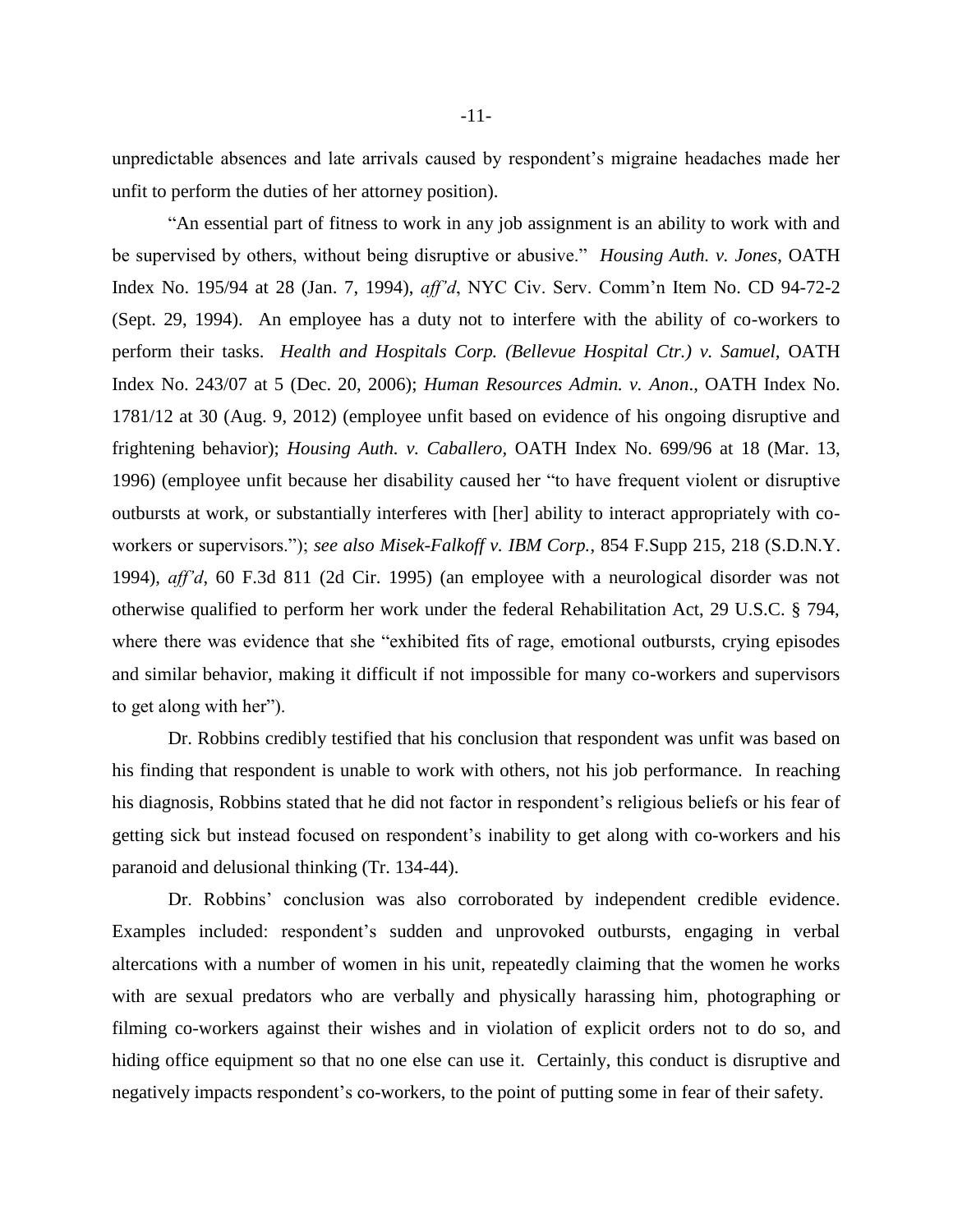Finally, petitioner has shown a causal connection between respondent's mental illness and his unfitness. A causal connection is generally found when acts of misconduct are "attributable to" or are the "direct results of" the disability. *Dep't of Finance v. Serra*, OATH Index No. 583/01 at 7 (Nov. 14, 2000); *Dep't of Housing Preservation and Development v. Natal*, OATH Index No. 1185/90 (Mar. 22, 1991). Dr. Robbins stated in his report:

> [Respondent] is in a precarious position. He is beset by sexual preoccupation, rigid in his thinking and delusional with a great deal of difficulty understanding and adapting to women. He was referred because his aggressive atypical behavior distressed those with whom he worked and interfered with their capacity to work. His sexual preoccupation and self-protective behavior interfered with his concentration and reduced productivity.

(Pet. Ex. 4).

There was ample evidence that respondent's mental disability generates intense anger and aggression that disrupts the work environment, affects his judgment, and makes him currently unfit for his duties as a clerical associate. Respondent's paranoia, manifested in the false accusations and grudges he harbors against co-workers and his supervisor, prevents him from working cooperatively and has required that his work station and shift be changed and that he be given his own office equipment to avoid workplace conflict. Despite these accommodations, respondent continued to engage in aggressive, disruptive, and unpredictable conduct including the most recent episode of violence.

To the extent resolution of the January 9, 2018, fan incident requires a determination of witness credibility, this tribunal has looked to witness demeanor, the consistency of a witness' testimony, supporting or corroborating evidence, witness motivation, bias or prejudice, and the degree to which a witness' testimony comports with common sense and human experience in determining credibility. *Dep't of Sanitation v. Menzies*, OATH Index No. 678/98 at 2-3 (Feb. 4, 1998), *aff'd*, NYC Civ. Serv. Comm'n Item No. CD 98-101-A (Sept. 9, 1998).

The testimony of Ms. Jackie and Ms. Lee that respondent threw the fan at Ms. Jackie was more credible than respondent's self-serving uncorroborated claim that the fan fell accidently. Their testimony was consistent and was supported by contemporaneous e-mail documentation and Mr. David who stated that he heard a loud noise and quickly arrived to find the broken fan,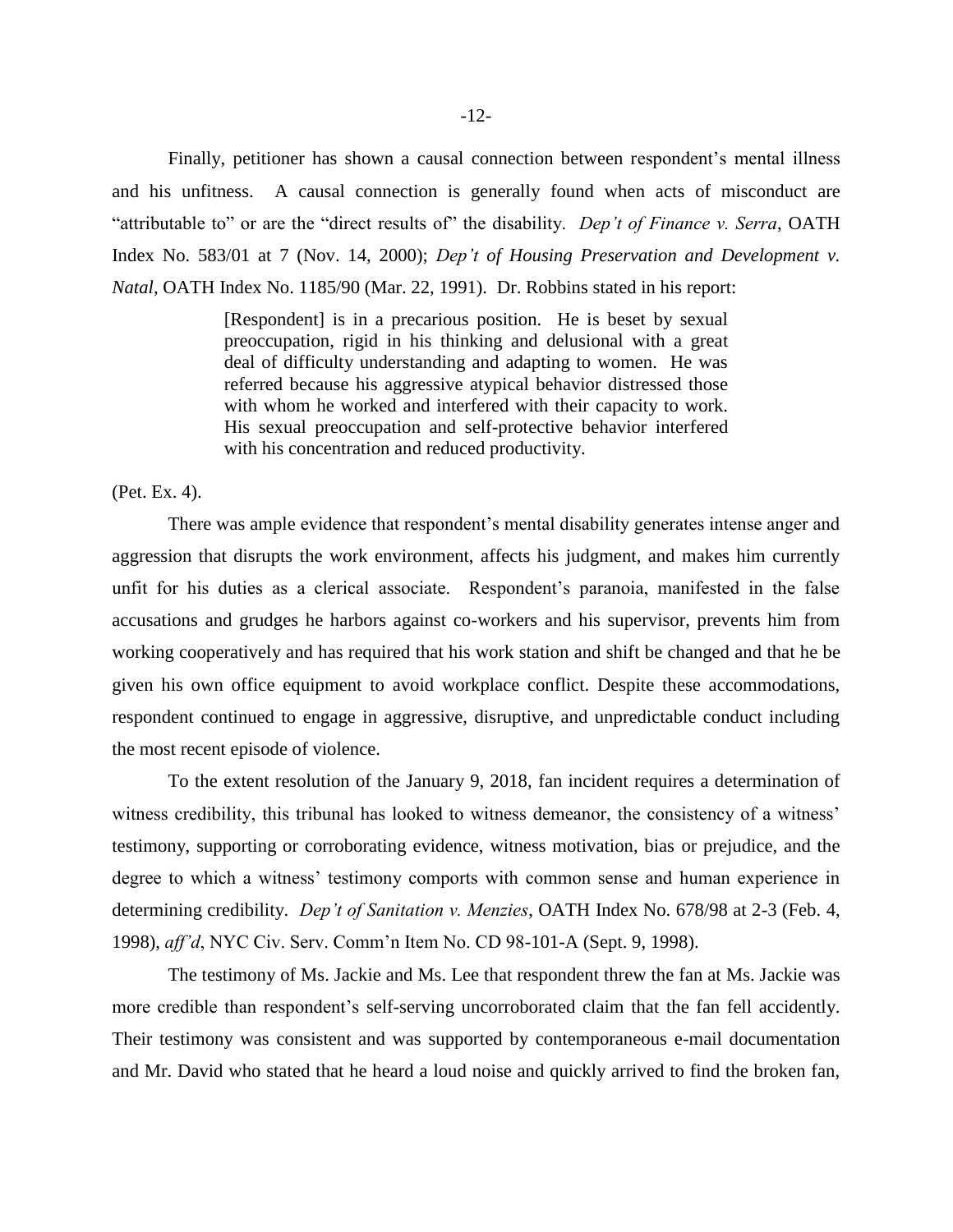Ms. Jackie sitting in her chair frightened, and respondent standing looking furiously at Ms. Jackie with his hands spread out. Given respondent's admitted fear of these women and his own prior statements that he was at a "breaking point," that he had had to "blow up" at another employee and that the women in his office were provoking him to become aggressive, it seems more likely than not that respondent lost self-control when Ms. Jackie complained about the fan that he had placed on her desk.

Additionally, we have noted that a "finding of unfitness is supported where an employee denies the existence of a disability, or refuses to treat it, thereby creating a greater risk of future recurrence of the disability." *Papa,* OATH 1392/07 at 11 (citing *Caballero,* OATH 699/96 at 23); *Admin. for Children's Services v. E.D.*, OATH Index No. 202/03 at 6-7 (Oct. 18, 2002), *adopted in part*, Comm'r Dec. (Dec. 4, 2002) (respondent's lack of insight into her illness, refusal to acknowledge the need for treatment, refusal to take medication, and belief that she had no psychiatric problem weighed in favor of finding respondent unfit); *Admin. for Children's Services v. M.R.*, OATH Index No. 790/00 at 6 (Feb. 25, 2000) (respondent found unfit given lack of insight into condition and refusal to take medication).

It is clear that respondent is in denial about his disability and refuses to seek treatment, thereby creating a risk of future issues in the workplace. In his rebuttal e-mail to Dr. Robbins, respondent adamantly stated that the diagnosis of paranoid schizophrenia was incorrect and that he would never take any medication. Likewise at trial, respondent showed no interest in receiving any psychotherapy or other forms of treatment. Thus, it seems highly unlikely that respondent is willing to seek treatment in the form of psychotherapy and medication to control his delusional and paranoid thinking.

Accordingly, petitioner proved by a preponderance of the evidence that respondent is currently unfit to perform the duties of his position due to a mental disability. Upon future proof of fitness, respondent may seek reinstatement pursuant to section 72(2) of the Civil Service Law.

The next issue is whether placement of respondent on an involuntary pre-hearing leave of absence was proper pursuant to section 72(5) of the Civil Service Law. *See Barrett v. Miller*, 179 Misc.2d 24 (Sup. Ct. N.Y. Co. 1998) (OATH has jurisdiction to determine propriety of placement of employee on pre-hearing involuntary leave). Section 72(5) states: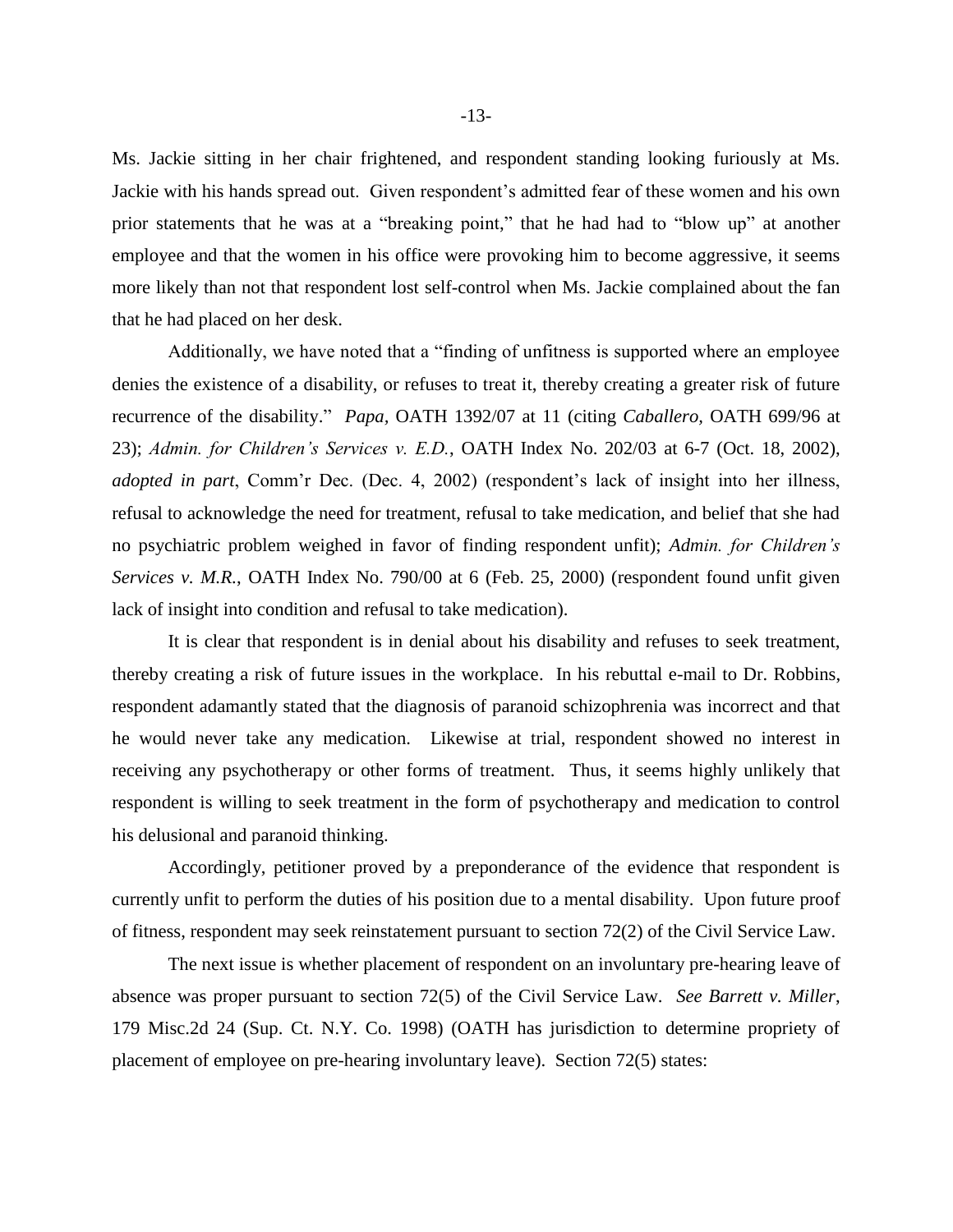Notwithstanding any other provisions of this section, if the appointing authority determines that there is *probable cause to believe that the continued presence of the employee on the job represents a potential danger to persons or property or would severely interfere with operations*, it may place such employee on involuntary leave of absence immediately; provided, however, that the employee shall be entitled to draw all accumulated unused sick leave, vacation, overtime and other time allowances standing to his or her credit.

Civ. Serv. Law § 72(5) (Lexis 2018) (emphasis added). This tribunal has recognized that placing an employee on involuntary leave under section 72(5) without a hearing is an "extraordinary measure." *Teachers' Retirement System v. Barrett*, OATH Index No. 1210/99 at 3 (Sept. 22, 1999).

Overall, the record demonstrates that respondent's anger and outburst have, over time, created significant disruption to office operations by causing his co-workers to fear what he might do. Respondent's documented hostility and unprovoked anger towards co-workers, including the most recent episode of threatening and throwing a fan at Ms. Jackie, coupled with his recent statements that he does not feel safe at work and is angry further suggest that his actions severely interfere with operations and that he could harm others. This coupled with an independent psychiatrist's determination, justified respondent's immediate removal from the workplace. *See Papa*, OATH 1392/07 at 13-14 (pre-hearing leave was appropriate where employee engaged in bizarre and threatening behavior which caused fear in his co-workers); *Transit Auth. v. Smith*, OATH Index No. 1299/02 at 9(Mar. 24, 2003) (same).

Thus, petitioner had "probable cause" to believe that respondent's continued presence on the job "represents a potential danger to persons" and "would severely interfere with operations." Civ. Serv. Law § 72(5).

#### **FINDINGS AND CONCLUSIONS**

1. Petitioner demonstrated that respondent is currently unfit for the duties of his job pursuant to section 72 of the Civil Service Law.